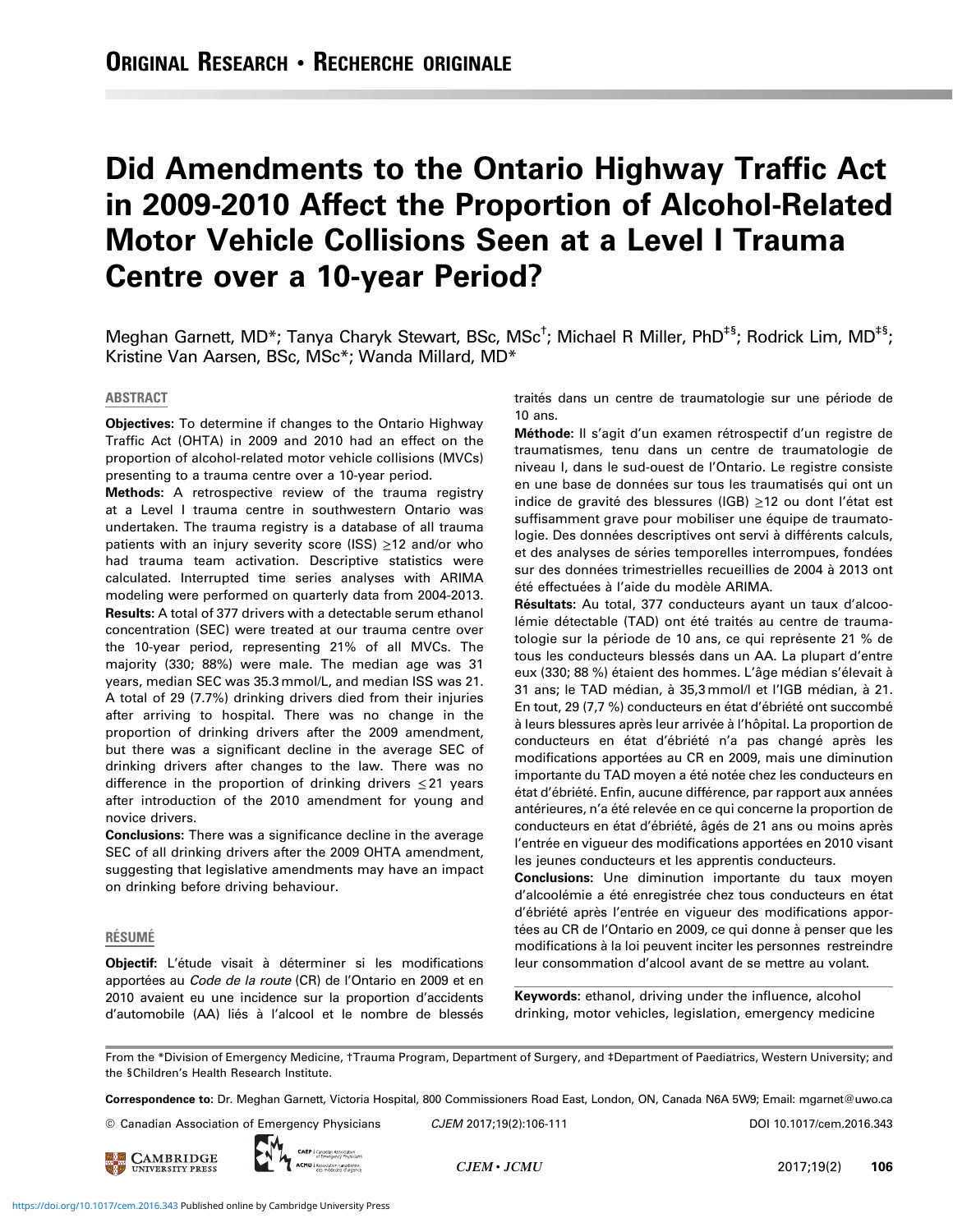# INTRODUCTION

Impaired driving is the leading cause of criminal death in Canada in spite of widespread public education on the dangers of drinking and driving.<sup>[1](#page-5-0)</sup> Over 700 Canadians are killed each year in a motor vehicle collision (MVC) involving an alcohol-impaired driver. In 2009, 28% of all road traffic fatalities involved alcohol.<sup>[2](#page-5-0)</sup> Impaired driving leading to death, injury, and property damage costs Canadians \$20 billion dollars annually.<sup>[3](#page-5-0)</sup>

Over the last decade, the number of Canadians admitting to driving after consuming any amount of alcohol in the last 30 days has remained fairly constant at 19%. Additionally, 5% of Canadians self-report having driven while over the legal limit in the past 12 months. Moreover, Canadians' level of concern regarding drinking and driving has steadily declined over the past decade. $2$ 

Since 1969, it is a criminal offense to operate a motor vehicle with a blood alcohol concentration (BAC) greater than 0.08% (80 mg/100 mL) in Canada. Some Canadian provinces have implemented legislative changes in an attempt to reduce the number of alcoholrelated collisions. Ontario introduced a 12-hour license suspension on December 17, 1981, for drivers with a BAC  $\geq$  0.05%. When British Columbia introduced immediate roadside prohibition legislation for impaired drivers in 2010, there were fewer fatal collisions, fewer injury collisions, and less property-damage-only collisions relating to alcohol.<sup>[4](#page-5-0)</sup> Many other jurisdictions around the world have implemented legislative changes to combat drinking and driving, with mixed results.<sup>5-16</sup>

The Ontario Highway Traffic Act (OHTA) was amended on May 1, 2009, so that all drivers with a BAC of 0.05%-0.08% have their licenses immediately suspended at the roadside for three, seven, or 30 days for a first, second, or third offense, respectively. On August 1, 2010, all novice drivers under the graduated licensing system and fully licensed drivers aged 21 years and younger became legally obligated to maintain a blood alcohol concentration of zero at all times. We sought to determine if the amendments to the OHTA in 2009 and 2010 affected the proportion of severely injured drivers with a detectable serum ethanol concentration (SEC), and the average SEC of injured drivers in southwestern Ontario.

# METHODS

We conducted a retrospective review of the trauma registry at London Health Sciences Centre (LHSC), which is the largest Level I trauma centre in southwestern Ontario, serving a geographic area of  $28,000 \text{ km}^2$  with over 1.8 million people. The trauma registry is a database of all trauma patients with an injury severity score (ISS)  $\geq$ 12 and/or trauma team activation (TTA).

All patients who were drivers in an MVC from January 1, 2004 to December 31, 2013 were eligible for inclusion. The trauma registry data were prospectively collected by trained data analysts and contain over 400 data elements per patient. Information extracted from the trauma registry included patient age, gender, date and time of injury, hospitals visited, ISS, TTA, type of motorized vehicle, protective devices (e.g., seatbelts), position in vehicle (e.g., driver), SEC, and outcome measures (e.g., death). The ethanol detection threshold at the LHSC laboratory is 2.0 mmol/L, below which the ethanol concentration was recorded in the trauma registry as 0 mmol/L. The first measured SEC was the one recorded in the trauma registry. We considered all drivers with a detectable SEC to be "drinking drivers." We excluded drivers of motorized vehicles primarily driven off-road, such as ATVs and snowmobiles. This study was approved by Western University's Health Sciences Research Ethics Board.

Descriptive statistics were calculated with Microsoft Excel. Baseline characteristics of drinking drivers before and after the 2009 law amendment were compared using the Pearson Chi Square and Mann-Whitney U tests. Interrupted time series analyses were conducted with SPSS v.23 (IBM Corporation, Armonk, NY, USA) using ARIMA (auto-regressive, integrated, moving average) modeling on quarterly data from January 2004 to December 2013 for the following three outcomes: (1) the proportion of drivers with a detectable SEC before and after the 2009 OHTA law; (2) the average SEC of drinking drivers before and after the 2009 OHTA law; and (3) the proportion of drivers  $\leq 21$  years of age with a detectable SEC before and after the 2010 OHTA law. Notably, we were unable to identify novice (i.e., not fully licensed under the graduated licensing system) drivers older than 21 years from the trauma registry. The intervention points for the OHTA 2009 and 2010 laws were set at the first complete quarters, which were April-June 2009 and July-September 2010, respectively.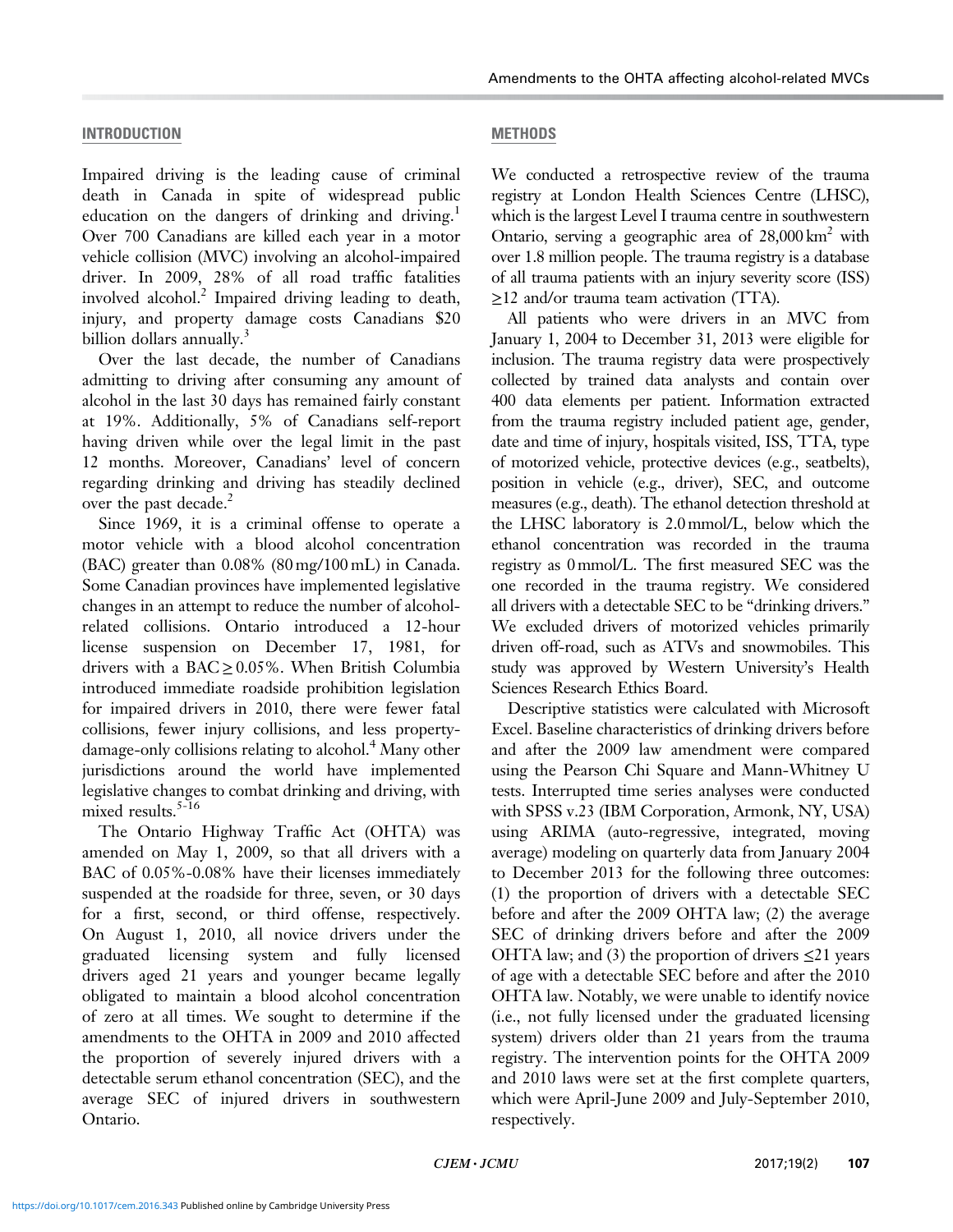## RESULTS

#### Descriptive statistics

A total of 6,199 patients  $\geq 16$  years were entered into the trauma registry from 2004 to 2013, with 2,427 involved in an MVC and 1,800 patients as drivers in an MVC over the 10-year period. 249 drivers did not have an ethanol concentration recorded, leaving 1,551 for analysis. There were no differences in the proportion of patients who had no recorded ethanol concentration prior to and after the OHTA amendments.

Of the 1,800 severely injured drivers in the study period, 377 (21%) had a detectable SEC (Table 1). The majority (88%) were male. The median age was 31 years, and ranged from 14 to 81 years with an interquartile range (IQR) of 23 to 46 years. Twenty percent of drivers were  $\leq 21$  years. The median ethanol concentration was 35.3 mmol/L (IQR 21.8-47.7 mmol/ L), with a range of 2.0-99.3 mmol/L.

Drinking drivers most commonly operated a passenger vehicle (55%), followed by a light truck or van (31%), or motorcycle (14%) [\(Table 2](#page-3-0)). Only 44% of drivers who had been drinking were wearing their seatbelts. In Ontario, motorcycle drivers are required by law to wear a helmet; 94% of motorcyclists complied. Over half (53%) of the crashes occurred on the weekend (Saturday or Sunday). The injury profile by body region can be found in [Table 3](#page-3-0). The median ISS for drivers with a detectable ethanol concentration was 21 (IQR 10-30). A total of 29 patients (7.7%) died from their injuries after arrival at hospital.

# Time series analysis

For each interrupted time series analysis, the data were best fit to the ARIMA model in terms of auto-regressive, integrated, and moving average components to account for variability and seasonal effects in the outcome.<sup>[17](#page-5-0)</sup> The models were then estimated to examine changes in the overall trajectory of each outcome (i.e., SEC) before and after the intervention (i.e., OHTA laws). Change was measured both in terms of level (i.e., immediate change at the start of the intervention) and in terms of slope (i.e., relative change with each additional time point prior to and after the intervention).

First, we examined the effects of the 2009 OHTA law. With the proportion of drinking drivers as the outcome, the data best fit an ARIMA (2,0,0) model, but the results indicated no significant changes (both level and slope) before or after the 2009 law ([Table 4\)](#page-3-0). With the average SEC of drinking drivers as the outcome, the data best fit an ARIMA (2,0,1) model, and results indicated a significant decrease in slope after the 2009 law [\(Table 4\)](#page-3-0). In particular, with each additional quarter, there was a significant average decrease in SEC of 0.51 mmol/L. Models for both of the 2009 law outcomes are depicted in [Figures 1](#page-4-0) and [2.](#page-4-0)

For the 2010 OHTA law, we restricted the sample to drivers  $≤$ 21 years [\(Figure 3\)](#page-4-0). With average SEC as the outcome, the data best fit an ARIMA (2,0,0) model, but there were no significant changes in either level or slope in relation to the 2010 law [\(Table 4;](#page-3-0) [Figure 3\)](#page-4-0).

## **DISCUSSION**

This study examined how stricter legislation under the OHTA in 2009 and 2010 affected the proportion of drivers with a detectable serum ethanol concentration presenting to a trauma centre in Ontario. The intent of stricter license suspension laws is to create a general deterrent effect, whereby people who were going to consume alcohol and drive are deterred from doing so

| Table 1. Epidemiologic Profile of Drivers with a Detectable Serum Ethanol Pre- and Post-Law (enacted May 1 <sup>st</sup> , 2009)                                                |                   |                                                                 |                                                                              |           |  |
|---------------------------------------------------------------------------------------------------------------------------------------------------------------------------------|-------------------|-----------------------------------------------------------------|------------------------------------------------------------------------------|-----------|--|
| Characteristic                                                                                                                                                                  | Total             | Pre-Law<br>January 1st, 2004 -<br>April 30 <sup>th</sup> , 2009 | Post-Law<br>May 1 <sup>st</sup> , 2009 -<br>December 31 <sup>st</sup> , 2013 | $p$ value |  |
| Male $n$ $(\%)$                                                                                                                                                                 | 330 (87.5%)       | 208 (89.7%)                                                     | 122 (84.1%)                                                                  | $0.115*$  |  |
| Median age (25 <sup>th</sup> , 75 <sup>th</sup> )                                                                                                                               | 31 years (23, 46) | 30 years (23, 44)                                               | 33 years (23, 47.5)                                                          | 0.2791    |  |
| Drinking young drivers $\leq$ 21 years n (%)                                                                                                                                    | 76 (20.2%)        | 49 (21.1%)                                                      | 27 (18.6%)                                                                   | $0.556*$  |  |
| Median ethanol concentration (25 <sup>th</sup> , 75 <sup>th</sup> )                                                                                                             | 35.30 mmol/L      | 32.15 mmol/L                                                    | 36.70 mmol/L                                                                 | 0.5531    |  |
|                                                                                                                                                                                 | (21.75, 47.65)    | (21.83, 47.08)                                                  | (20.80, 48.00)                                                               |           |  |
| Median injury severity score (25 <sup>th</sup> , 75 <sup>th</sup> )                                                                                                             | 21 (10, 30)       | 21 (12, 34)                                                     | 21(9, 29)                                                                    | 0.119†    |  |
| *Categorical variables: Pearson Chi Square was used to test for a difference in proportions<br>†Continuous variables: Mann-Whitney U test compared distribution across 2 groups |                   |                                                                 |                                                                              |           |  |

**108** 2017;19(2)  $CJEM \cdot JCMU$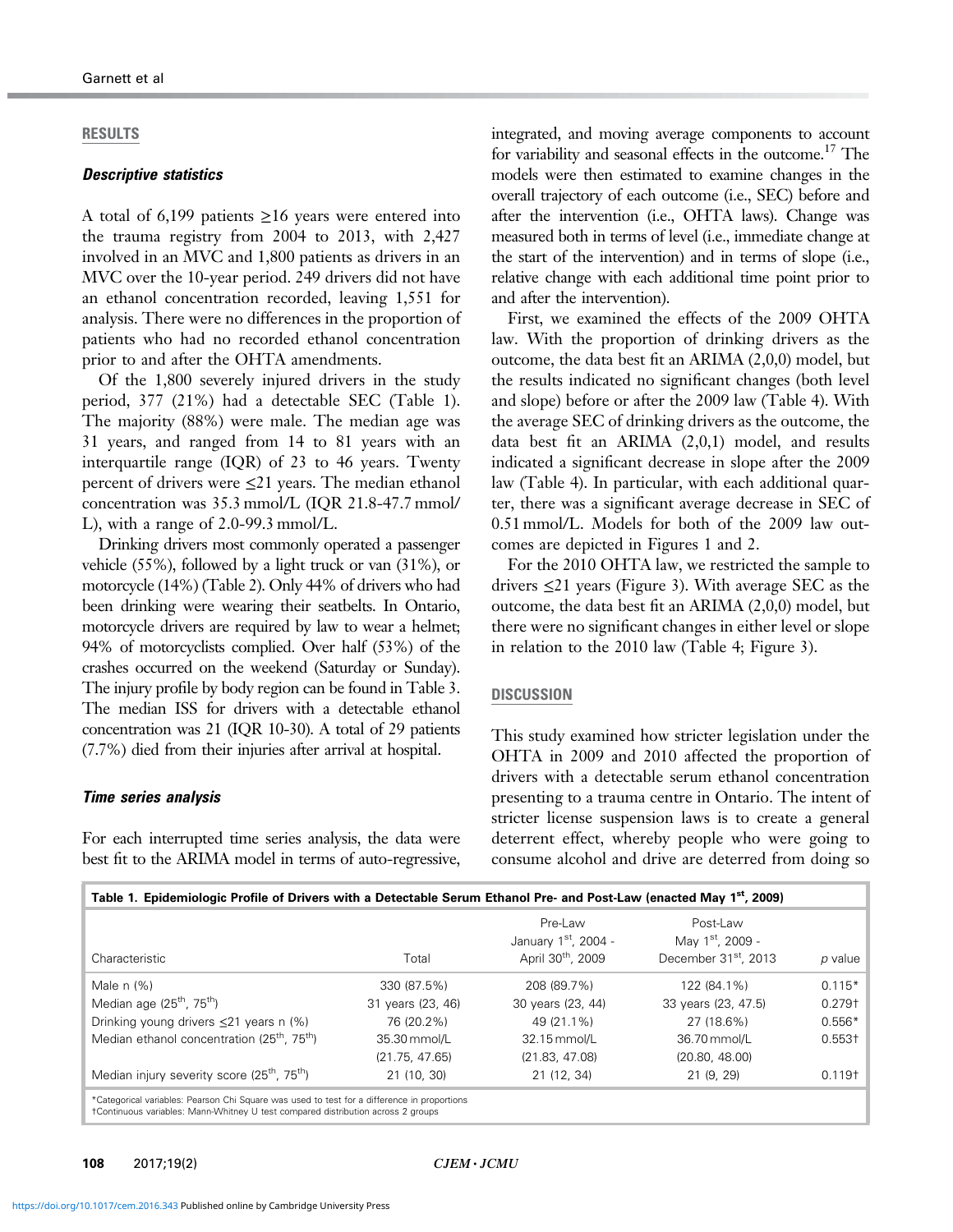<span id="page-3-0"></span>by heavier penalties.<sup>[6](#page-5-0)</sup> Our study suggests that the 2009 amendment decreased the average SEC of people who consumed alcohol prior to driving by 3.28% per quarter or 13.12% with each additional year. Thus, the 2009 amendment seemed to have played a part in decreasing

| MVCs with Drivers having a Detectable Serum Ethanol |  |  |  | Table 2. Crash and Protective Device Characteristics of |  |
|-----------------------------------------------------|--|--|--|---------------------------------------------------------|--|
| Concentration                                       |  |  |  |                                                         |  |

| Variable                            | Number/Population<br>Exposed (Percent) |
|-------------------------------------|----------------------------------------|
| Passenger vehicle                   | 209/377 (55.4)                         |
| Light truck or van                  | 115/377 (30.5)                         |
| Driver wearing seatbelt in vehicle  | 143/324 (44.1)                         |
| Airbag deployed                     | 65/324 (20.1)                          |
| Motorcycle                          | 53/377 (14.1)                          |
| Driver wearing helmet on motorcycle | 50/53 (94.3)                           |
| Driver requiring extrication        | 161/377 (42.7)                         |
| Single vehicle MVC                  | 292/377 (77.5)                         |
| Vehicle rollover                    | 134/377 (35.5)                         |
| Trauma team activation              | 353/377 (93.6)                         |
| Direct to trauma centre (LHSC)      | 144/377 (38.2)                         |

| Table 3. Injury Profile by Abbreviated Injury Scale (AIS), Body<br><b>Regions</b> |                  |  |  |  |
|-----------------------------------------------------------------------------------|------------------|--|--|--|
| AIS Body Region                                                                   | Number (Percent) |  |  |  |
| Head and neck                                                                     | 187 (49.6)       |  |  |  |
| Face                                                                              | 84 (22.3)        |  |  |  |
| Chest                                                                             | 210 (55.7)       |  |  |  |
| Abdomen                                                                           | 119 (31.6)       |  |  |  |
| Extremities and pelvis                                                            | 178 (47.2)       |  |  |  |
| External                                                                          | 191 (50.7)       |  |  |  |

the amount of alcohol consumed by people who were planning to drive. Despite being geared toward young and novice drivers, the 2010 law had no significant effect on the proportion of severely injured drivers  $\leq$  21 years, advocating for alternative strategies in this high-risk population.

The ethanol concentration drawn in hospital differs from the BAC at the time of the crash due to differences in sample matrix (i.e., blood vs. serum), but more importantly due to delays in sampling, which include time to activation of emergency medical services, extrication time, and transport time. Considering that ethanol declines by about  $4.5 \text{ mmol/L}$  per hour<sup>18</sup> (legal BAC of 0.02% per hour), but varies depending on an individual's alcohol metabolism and other factors, we did not attempt to back-extrapolate hospital-drawn SEC to equivalent BAC at the time of the crash. It is recognized that, in most cases, the ethanol concentration will be substantially higher at the time of the collision.

There were several limitations to this study. The trauma registry only includes patients with an ISS≥12 and/or trauma team activation. Uninjured drivers, minor injuries, and deaths at the scene were not captured in this analysis. Most of the Canadian literature on legislative effectiveness focuses on mortality, which is a meaningful and easily measured endpoint. This study examines the severely injured population, which is an important group when one considers the lifetime of morbidity and assistance these patients may require from the health care and social systems. We could not control for external influences (e.g., MADD campaign) on a driver's decision to operate a motor vehicle while impaired in this design. Examination of the 2010 amendment was limited

| Table 4. Summary of Overall Trends of the Interrupted Time Series Analyses |                 |                                          |                                                       |  |  |
|----------------------------------------------------------------------------|-----------------|------------------------------------------|-------------------------------------------------------|--|--|
| Proportion of<br>drinking drivers (%)                                      |                 | SEC of drinking<br>drivers only (mmol/L) | Proportion of<br>drinking drivers $\leq$ 21 years (%) |  |  |
|                                                                            | Estimate (SE)   | Estimate (SE)                            | Estimate (SE)                                         |  |  |
| Baseline intercept                                                         | $23.63(2.40)$ * | $31.21 (0.72)^*$                         | 27.06 (5.09)*                                         |  |  |
| Slope prior to OHTA law                                                    | 0.14(0.18)      | $0.32(0.06)$ *                           | 0.27(0.32)                                            |  |  |
| Level change at 2009 law                                                   | $-1.23(3.62)$   | $-2.21(1.79)$                            | n/a                                                   |  |  |
| Slope after 2009 law                                                       | $-0.50(0.30)$   | $-0.51(0.09)$ *                          | n/a                                                   |  |  |
| Level change at 2010 law                                                   | n/a             | n/a                                      | $-3.32(9.70)$                                         |  |  |
| Slope after 2010 law                                                       | n/a             | n/a                                      | $-0.46(1.08)$                                         |  |  |

Note: All values are depicted in terms of units per quarter. SE = standard error. Baseline intercept = predicted value of the outcome at the start of the study; p value signifies a difference from zero. Slope estimates = average predicted change in the outcome for each additional quarter; p value signifies the amount of change over time. Level estimates = immediate predicted change in the outcome at the initiation of the OHTA law;  $p$  value signifies the amount of immediate change. \*p≤0.01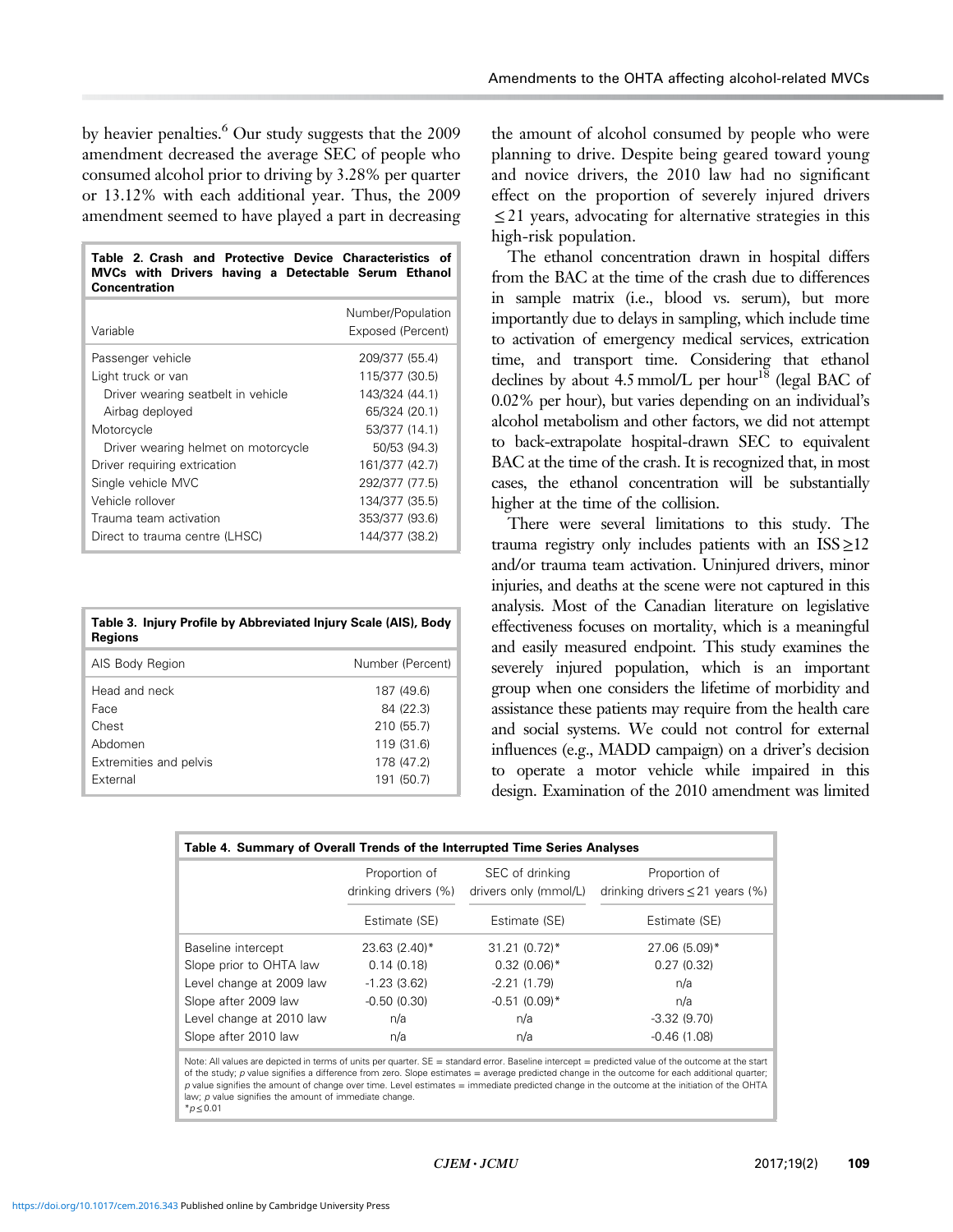<span id="page-4-0"></span>

Figure 1. Average Proportion of Drinking Drivers from January 2004 to December 2013. The solid red line represents the average proportion of drivers with a detectable SEC by quarter (range of MVCs per quarter  $=$ 19-68). The dashed blue line represents the 2009 OHTA law. The dashed black line represents the average overall trend over time. The dotted grey line represents the extended pre-intervention trend predicted by the time series model.



**Figure 2.** Average SEC (mmol/L) of Drinking Drivers from January 2004 to December 2013. The solid red line represents the average SEC of drinking drivers by quarter (range of MVCs per quarter  $= 3-26$ ). The dashed blue line represents the 2009 OHTA law. The solid black line represents the average long-term trend over time. The dotted grey line represents the pre-intervention trend predicted by the time series model.

by the small sample size of young drivers, which reduced the power of the time series analysis and may have limited our ability to detect a significant decline in drinking behaviour.

An ethanol concentration was routinely part of the trauma care set drawn at our hospital during the entire study period, but unfortunately it was not measured in 249 patients. These patients were evenly distributed over time in the study, but may have introduced some bias in the proportion of drivers who had a detectable SEC versus not. While we recognize that the time series analysis was limited by institutional changes over the 10-year period, we are not aware of any changes to the



Figure 3. Average Proportion of Drinking Drivers ≤ 21 Years of Age from January 2004 to December 2013. The solid red line represents the average proportion of drivers≤21 years of age with a detectable SEC by quarter (range of MVCs per quarter  $= 0$ -12). The dashed blue line represents the 2010 OHTA law. The dashed black line represents the average overall trend over time. The dotted grey line represents the extended pre-intervention trend predicted by the time series model.

LHSC TTA criteria, trauma registry eligibility, or catchment area that would affect our results. Scene data such as seatbelt use and position in the vehicle were self-reported, but also corroborated by injury pattern and ambulance call reports before entry into the trauma registry. The version of the ISS used in the trauma registry was updated on April 1, 2012 to the 2005 version, before which the 1990 version was used. The 2005 version generally codes injuries  $lower<sub>1</sub><sup>19</sup> though there was no$  $lower<sub>1</sub><sup>19</sup> though there was no$  $lower<sub>1</sub><sup>19</sup> though there was no$ significant difference in the ISS between the two groups.

Future research should focus on traffic infractions and deaths at the scene to garner a more comprehensive assessment of the effects of the laws. We acknowledge that other forms of impairment, such as drug-impaired driving, texting while driving, and fatigued driving, are also at the forefront of road traffic safety and are other important areas for future research. At the same time, we hope the information from this study will remind clinicians, law enforcement officers, and policy-makers that alcoholimpaired driving is still a major threat to public safety that requires a multipronged approach of education, enforcement, engineering, and economic interventions.<sup>20</sup>

#### CONCLUSIONS

We conclude that there was no change in the proportion of drinking drivers after the 2009 OHTA amendment, but there was a significant decline in the average SEC of drinking drivers after changes to the law. There was no difference in the proportion of drinking drivers  $\leq 21$  years